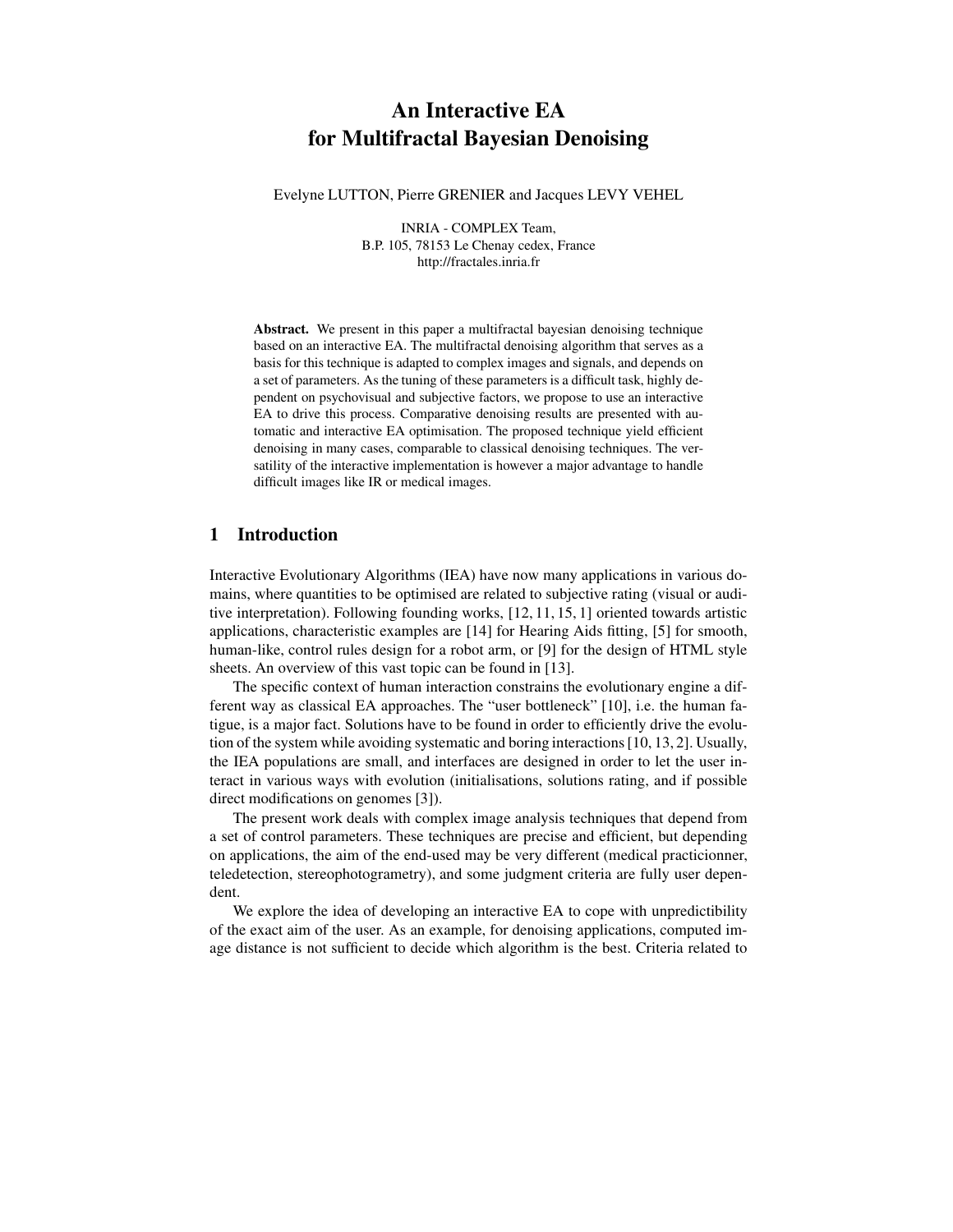details preservation, and depending on psychovisual factors are extremely important. Moreover, the end-user judgment depends on the way he will use the denoised image ...

The paper is organised as follows. In section 2 the principle of the multifractal bayesian denoising technique is presented, and the free parameters are identified. These free parameters are optimised with the help of an interactive evolutionary algorithm, see section 3. Results of interactive and automatic optimisations are presented in section 4, with comparisons with another efficient denoising technique based on wavelet coefficients. Conclusions and future work are presented in section 5.

### **2 Multifractal bayesian denoising**

#### **2.1 Multifractal analysis**

The multifractal analysis of a signal consists in measuring its regularity at each sample point, in grouping the points having the same irregularity, and then in estimating the Hausdorff dimension (i.e. the "fractal dimension") of each iso-regularity set. Irregularity is measured via the local Hölder exponent [7] defined for a continuous function  $f$  at  $x_0$  as the largest real  $\alpha$  such that:

$$
\exists C, \rho_0 > 0 : \forall \rho < \rho_0 \qquad \sup_{x, y \in B(x_0, \rho)} \frac{|f(x) - f(y)|}{|x - y|^{\alpha}} \le C
$$

Since  $\alpha$  is defined at each point, we may associate to f the function  $x \to \alpha(x)$ which measures the evolution of its regularity.

A multifractal spectrum  $f<sub>H</sub>$  is a representation of the irregularity of the signal over its definition domain. For each irregularity value, i.e. for each  $\alpha$ , one estimates  $f_H(\alpha)$  as the Hausdorff dimension (the "fractal dimension," intuitively related to a frequency/geometrical distribution) of the corresponding iso- $\alpha$  set. As an example, for image data, a  $f_H(\alpha) \simeq 1$  corresponds to a linear and smooth structure, while  $f(\alpha) \simeq 0$ is a set of scattered points (singular points), or  $f(\alpha) \simeq 2$  is a uniformly textured area.

The multifractal spectrum is a central notion exploited in multifractal image and signal analysis, as it provides in the same time a local ( $\alpha$ ) and a global ( $f_H(\alpha)$ ) viewpoint on data. It has been exploited with success in many applications where irregularity bears some important informations (image segmentation [6], signal and image denoising [7], etc ... )

Wavelet transforms are convenient tools for the estimation of the Hölder exponents. Our method is thus based on a discrete wavelet transform, and has been compared to another denoising technique based on wavelets (soft thresholding), know as very efficient in many cases, see section 4.

#### **2.2 Bayesian denoising**

The principle of the method is the following: For a noisy image  $I_1$ , we search for a denoised image  $I_2$  that satisfies two conditions:

**–** I<sup>2</sup> has a given multifractal spectrum,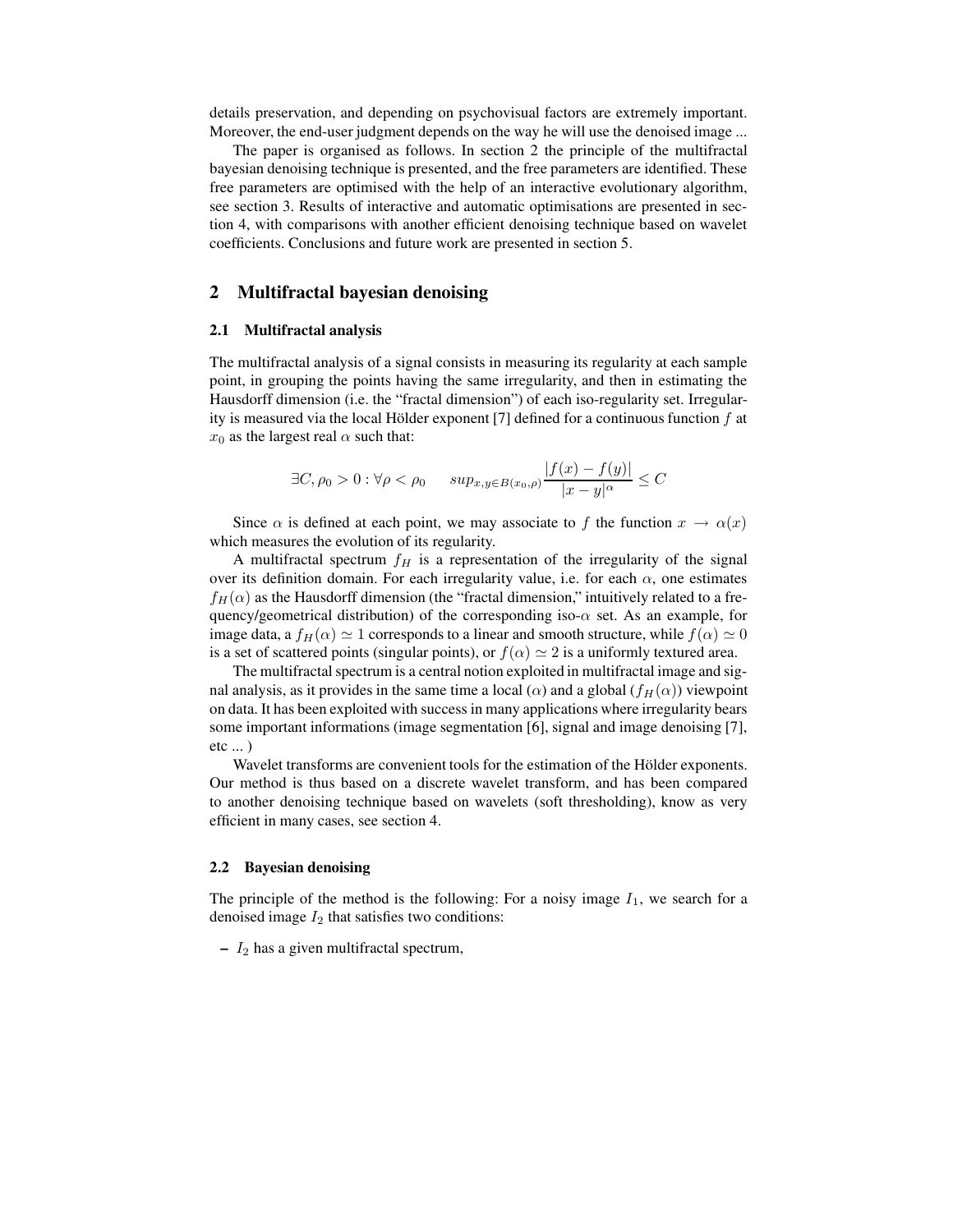– the probability that the addition of a white gaussian noise (with variance  $\sigma$ ) to  $I_2$ produces an observed image  $I_1$ , is maximal.

If the wavelet coefficient of the noisy image at scale  $j$  is  $y$ , we get the following coefficient at the same scale for the denoised image (for details, see [8]):

$$
\widehat{x} = argmax_{x>0} \left( jg \left( \frac{log_2(\widehat{K}x)}{-j} \right) - \frac{(|y|-x)^2}{2\sigma^2} \right) sgn(y) \tag{1}
$$

where

- **–**  $\hat{K}$  is a constant (that can depend from the scale j) such that  $\hat{K}|y| < 1$  for every coeficients y at scale j of the noisy image. In what follows,  $\hat{K}$  is taken as the inverse of the maximal coefficient of each scale.
- **–** g is the function that defines the a priori spectrum of the denoised image. We have chosen to use functions that verify the following properties:
	- g is defined on a interval  $[\alpha_{min}, \alpha_{max}]$ ,
	- $q(x) \in [0, 1]$ ,
	- there exists an  $\alpha_{mod} \in [\alpha_{min}, \alpha_{max}]$  such that  $g(\alpha_{mod}) = 1$ ,
	- g is affine on  $[\alpha_{min}; \alpha_{mod}]$  and on  $[\alpha_{mod}; \alpha_{max}]$ .

The g functions are thus fully determined by 5 values:  $\alpha_{min}$ ,  $\alpha_{mod}$ ,  $\alpha_{max}$ ,  $g(\alpha_{min})$ and  $g(\alpha_{max})$ .

As far as the previousset of valuesis chosen, the computation of the optimal wavelet coefficients of equation (1) is a simple deterministic calculation (as the a priorispectrum  $g$  is affine by parts). The results provided by the method are fully determined.

#### **2.3 Free parameters**

A full set of parameters needs to be tuned in order to produce an efficient denoising with the previous method. Among them<sup>1</sup>, the most important ones are the values  $\alpha_{min}$ ,  $\alpha_{mod}, \alpha_{max}, g(\alpha_{min})$  and  $g(\alpha_{max})$ , that define the profile of the a priori spectrum. For image denoising, these values have to be defined for the horizontal/vertical coefficients and for the diagonal ones.

Actually, we have chosen to distinguish the a priori hypotheses made on the horizontal/vertical coefficients and on the diagonal ones. Usually, on "non-noisy" images, the diagonal wavelet coefficients are significantly lower than the horizontal and vertical ones, while if these images are perturbed by an additive gaussian noise, this discrepancy

<sup>&</sup>lt;sup>1</sup> The choice of the wavelet basis is of course important, and visually influences the results. For the present work we have chosen to optimise this parameter offline, independently from the interactive evolution process. Inded, experiments have been performed whith a genome including a symbolic component identifying the wavelet basis. It has been noticed that experimentally the wavelet coefficients that yield best results where Daubechies 8 to 12. It has however been noticed that as far as a "correct" wavelet has been chosen, the shape of the a priori spectrum is determining for the quality of results.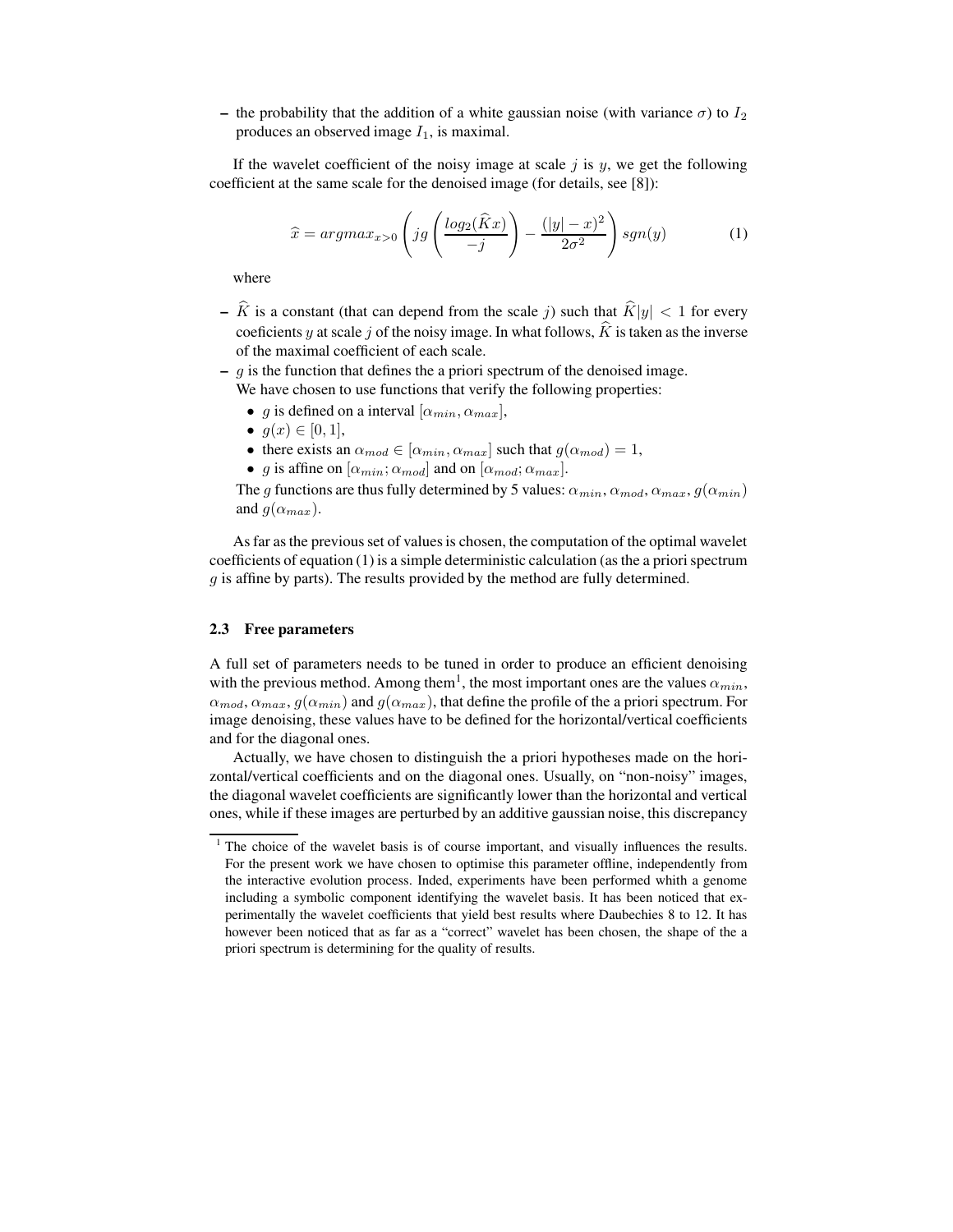vanishes<sup>2</sup>. Diagonal wavelet coefficients seems to be more sensitive to additive noise, and a "stronger" denoising of them often yield better results.

We have thus chosen to use a different g function for the diagonal coefficients:  $g_{Diaq}$ is similar to  $q$ , but translated with respect to its abcissa. This translation is an additional parameter of the method.

#### **3 Interactive optimisation of free parameters**

In [7], the multifractal denoising technique was based on another hypothesis with respect to the multifractal spectrum. We supposed that the noise was resulting into a translation of the multifractal spectrum of the initial image. In this paper, we relax this hypothesis and do not suppose that the spectrum of the initial image can be deduced from the degraded one. Moreover we do not suppose we know the variance of the noise (that we still suppose to be a white Gaussian noise however).

The resulting method is thus more versatile, but in the same time the quality of results is stongly dependent from the choice of the parameter set. The solution we propose is to let a human user choose among the various parameters combinations. This problem is of course strongly combinatorial and an interactive evolutionary algorithm has been designed in order to focus the search.

The population is made of a small number of individuals. Each individual is a parameter setting. It is presented to the user as an image, result of the corresponding denoising algorithm. The initial image (noisy) is simulatneously presented in the interface, so that the user can easily compare the results, see figure 1.

#### **3.1 Genome**

The genome that will be evolved by the IEA is made of 7 real genes:

- **–** 5 values to define the g function used in formula (1) for the horizontal/vertical wavelet coefficients: ranges are chosen in order to ensure that the general shape of the spectrum is respected, i.e.  $\alpha_{min} \in [0, 0.5], g(\alpha_{min}) \in [0, 0.1], \alpha_{mod} > \alpha_{min}$ ,  $\alpha_{mod} \in [0, 1], \alpha_{max} > \alpha_{mod}, \alpha_{max} \in [0.5, 5], g(\alpha_{max}) \in [0.9, 1]$
- **–** the shift of the g function for the diagonal coefficients (range [0, 0.5]),
- **–** the noise variance  $\sigma$  (range [3.0, 40.0]).

#### **3.2 Fitness and user interaction**

The fitness function is given by the user via a cursor attached to each denoising result of the window. The range of values is  $[-10, 10]$ . A default value of "0" (indifferent)

<sup>&</sup>lt;sup>2</sup> Diagonal coefficients are roughly related to a second derivative of the signal while the horizontal/vertical ones are related to a first derivative. Additionally, this behaviour has been verified in a simple experiment on a set of 80 sample images: the mean values of horizontal/vertical wavelet coefficients have been computed and compared to the mean value of the diagonal ones. In average the quotient (mean diagonal values) over (mean vertical/horizontal values) is 0.52 (standard deviation 0.16).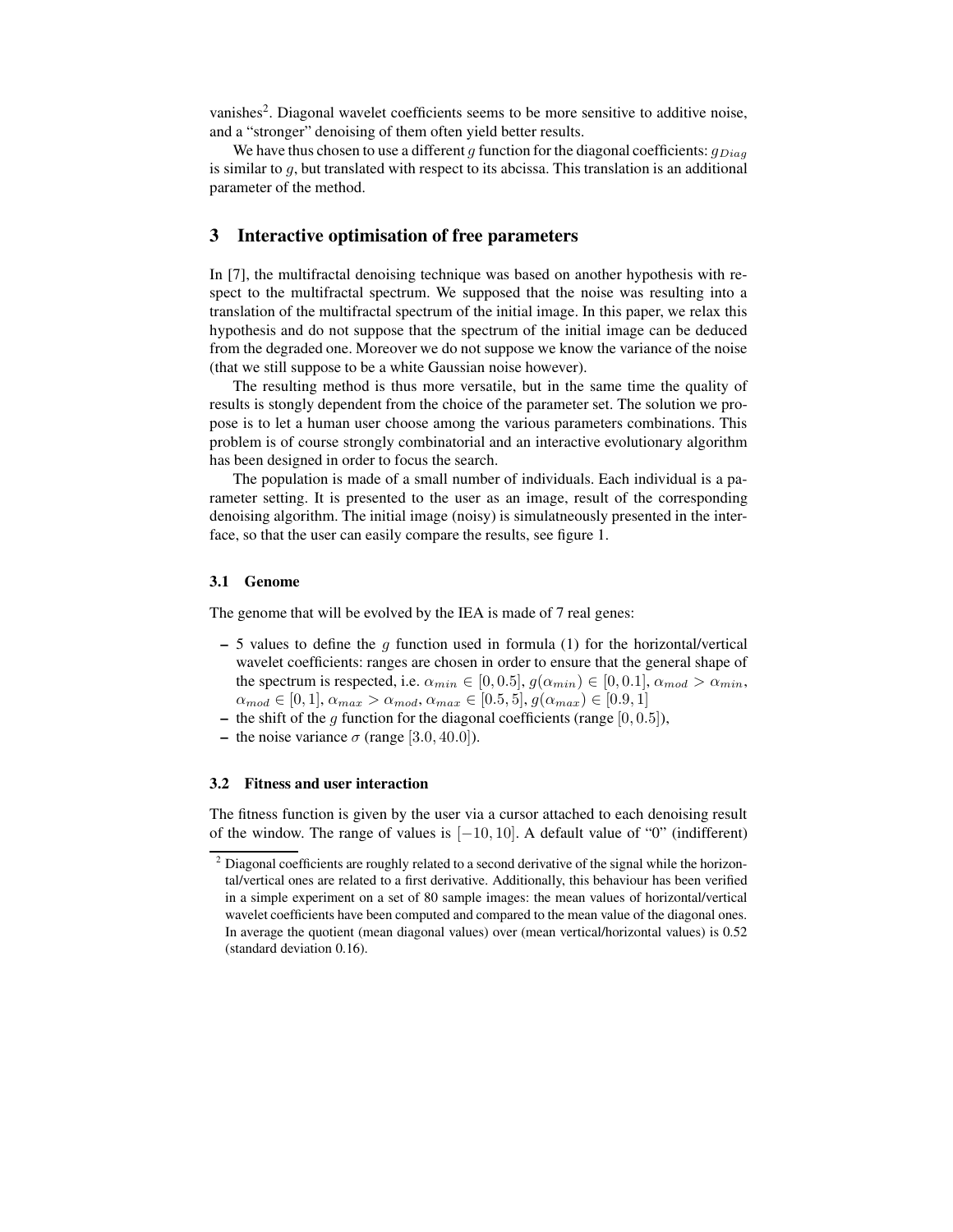

**Fig. 1.** Interface of the IEA

is set for each new genome (each image in the interface), the user can either increase, decrease or accept this value.

A sharing function is used in the selection process, in order to maintain diversity in the small population. The sharing is based on a weigthed  $L_2$  distance computed on the real genes (parameters).

#### **3.3 Genetic engine**

The replacement step of the algorithms consists in replacing the 3 worst individuals of the population by new ones.

- **– Selection** is performed by tournament of size 3.
- **– Crossover** is a barycentric crossover (the new individual is a weighted combination of his parents with a randomly chosen weight in  $[0, 1]$ ).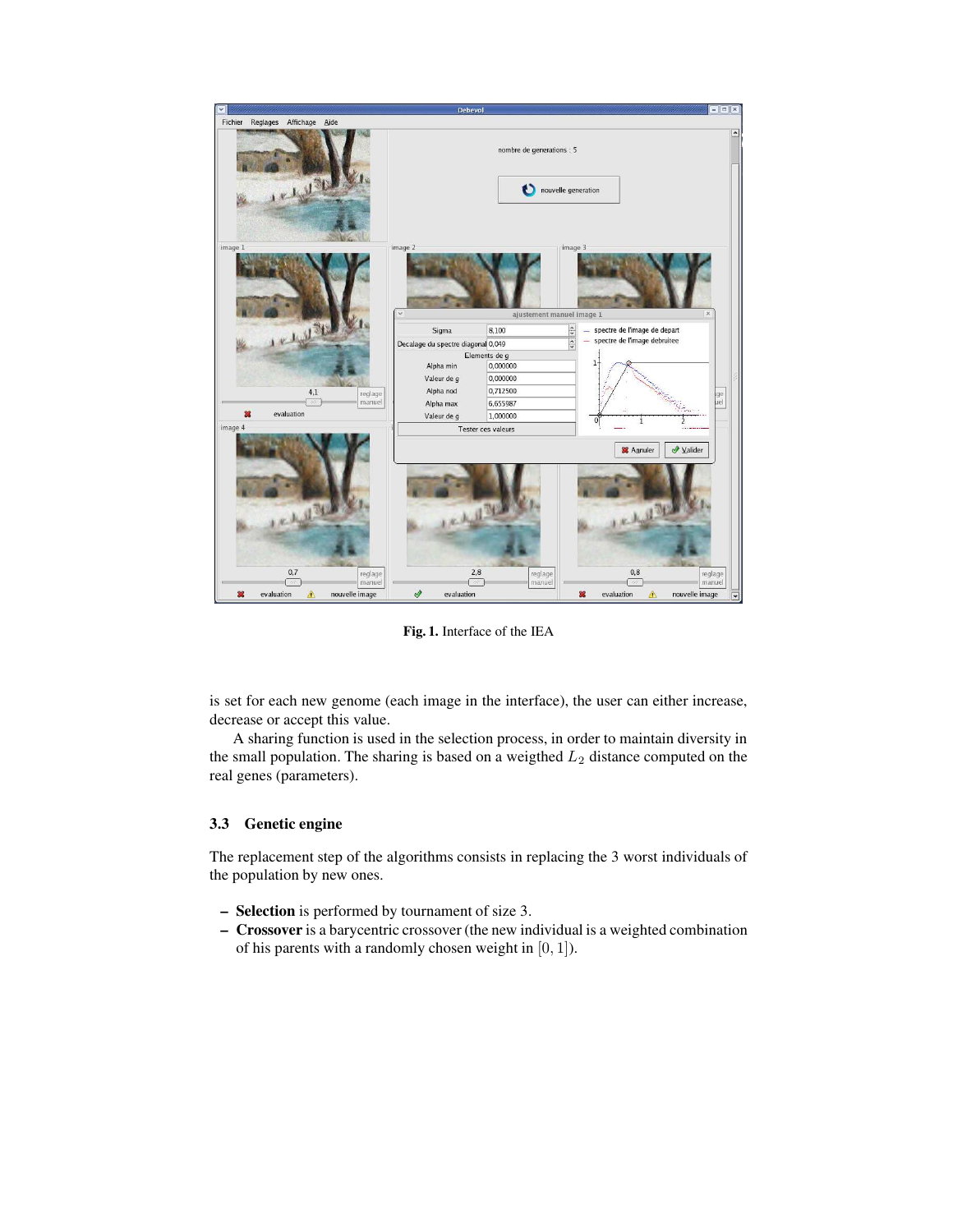**– Mutation** is an independent uniform perturbation of each gene value within a given range.

### **3.4 Interaction interface**

When a new image to be denoised is loaded in the interface, 6 images are displayed that correspond to 6 initial random genomes with values within the range of admissible values. The user interacts with the system either by affecting a notation to some images of the current popUlation (cursor : 10 is good, -10 is bad), or by directly modifying the values of the parameter via a specialised window that appear when clicking on "manual interaction": results are directly observable inside the window and on the associated spectra. The result can be included in the current population and evolve the same way as automatically generated individuals.

This direct interaction is thus to be considered as an additionnal genetic operator, fully driven by user interaction (this is a factor that reduces the "user fatigue", by letting him the possibility to be more or less directive in the evolution process). The production of a new generation is triggered by a "next generation" button. Experimentally, this direct interaction appears as a important component for the efficiency of the evolution, and it allows the user to gain intuition –to some extent– on the influence of some of the genome parameters.

The whole set of EA parameters (genome values ranges, probabilities and various parameters associated to the genetic operators) are tunable via a specialised window. The image display can also be tuned for large images, in order to be able to have a global view on the whole population with reduced resolution, and a precise view to look at the details of each denoised image.



Initial 256x256 SAR image Denoised image using the multifractal IEA (the color dynamic has been adjusted).

**Fig. 2.** Results on a radar image in 14 generations.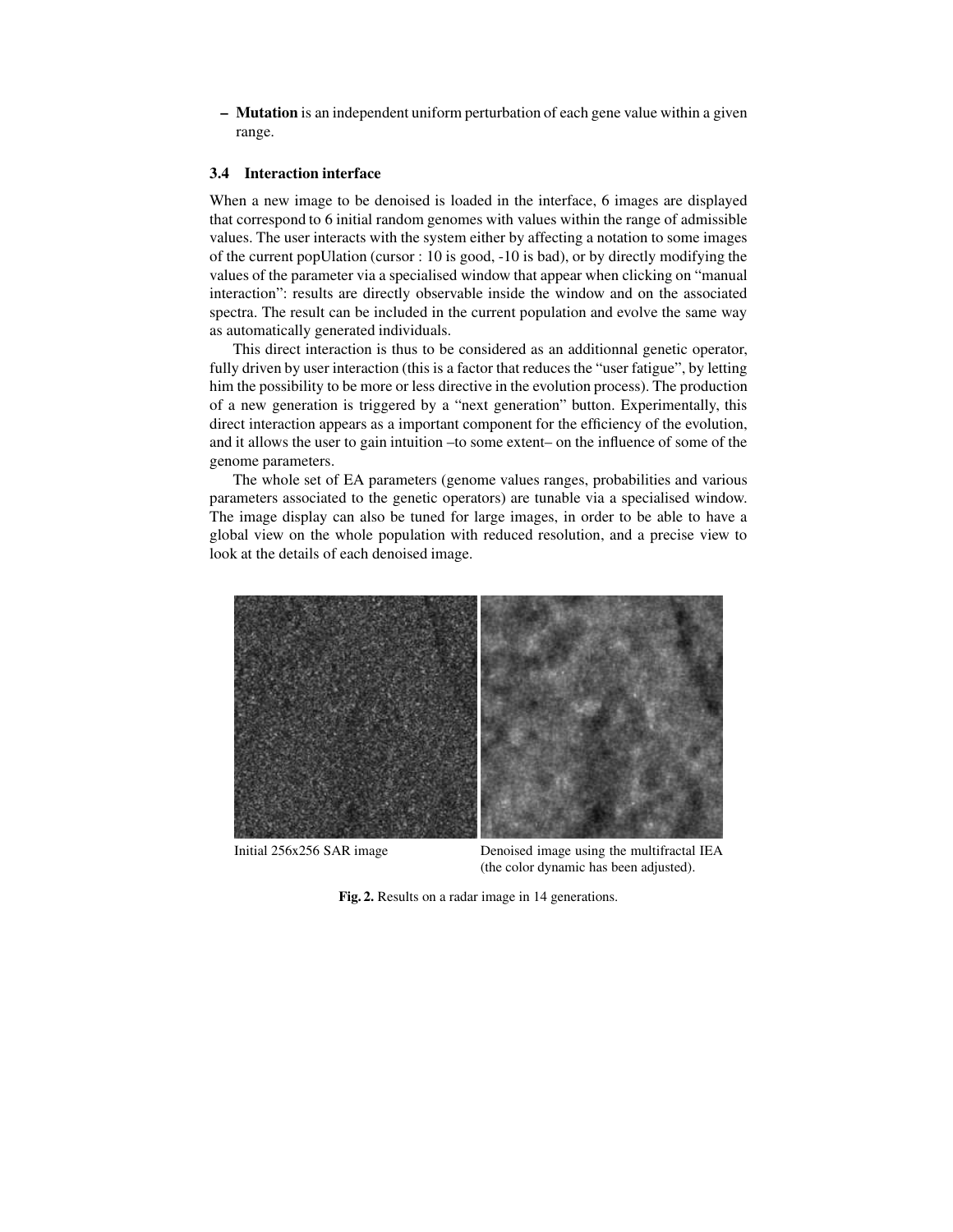

Initial noisy image



Multifractal IEA Soft thresholding

**Fig. 3.** Bones scintigraphy : 512x512 image

## **4 Results**

Figure 2 shows a result of the interactive denoising on a radar image, figures 3 and 4 present comparative results with a soft thresholding technique.

Wavelet thresholding techniques consist in supressing the too small coefficients of the wavelet transform. There exist various thresholding procedures, the two most known ones are soft thresholding and hard thresholding. Hard thresholding consists in setting to 0 all the coefficients whose value are under a given threshold. Soft thresholding (also called wavelet shrinkage) lowers all the wavelet coefficient by a given quantity (the threshold), coefficients that are then negative are set to 0. These techniques were proposed by D.Donoho and I.Johnstone in the beginning of 1990-ies [4].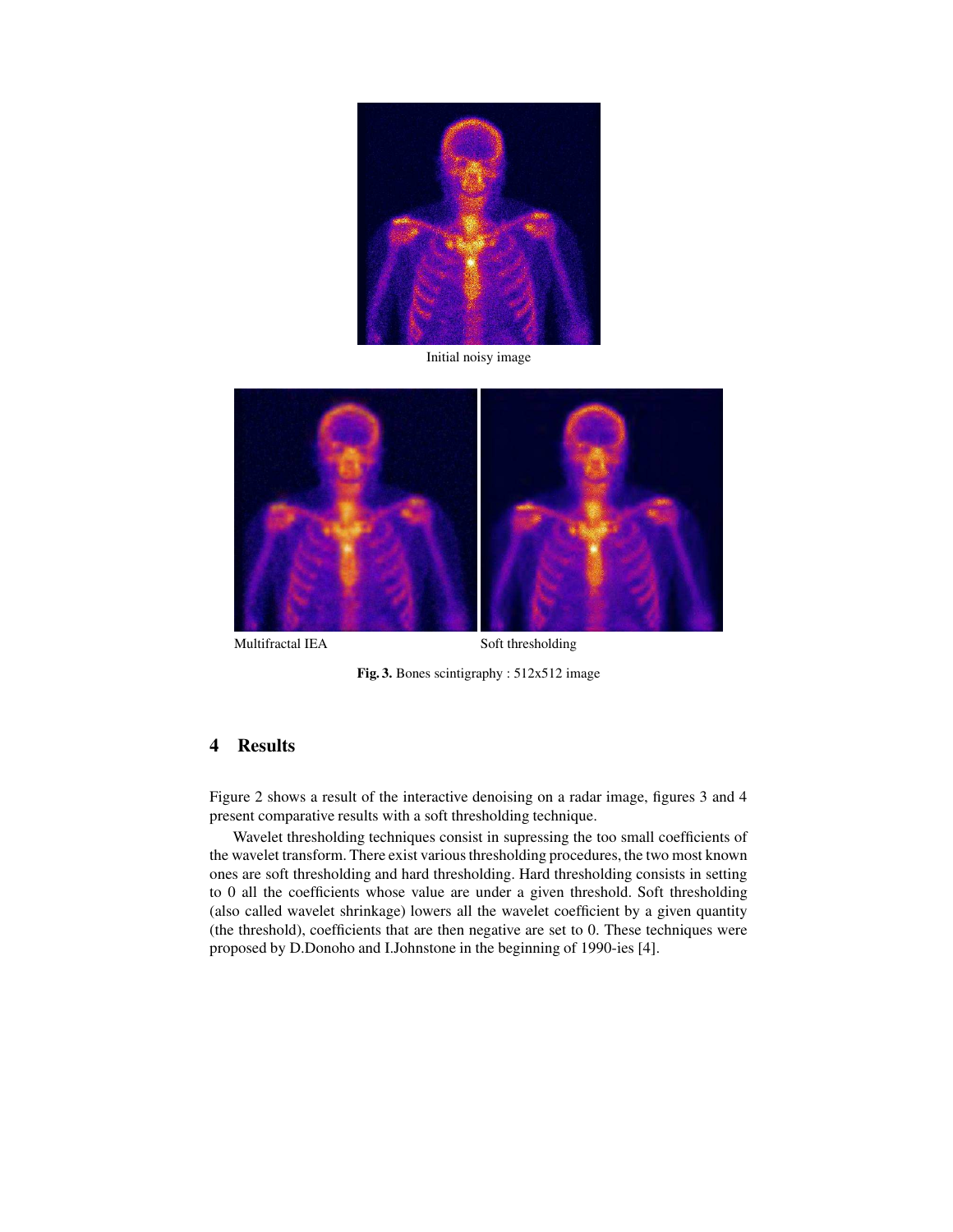

Original 256x256 image of Mars Noisy image (std dev 25)



Multifractal IEA. Soft thresholding.



For fair comparison purpose, a non interactive version of the algorithm has been developed in order to test the multifractal denoising method: If the original noise-free image is available, an automatic fitness can be computed as the  $L_2$  distance between denoised and original images. Successive populations of parameter setting can thus be evolved without user interaction. This process allows to obtain objective comparison data, even if the  $L_2$  distance does not always reflect the visual impression of denoising quality.

Figure 5 shows an automatic experiment on the Lena image with a white Gaussian noise of variance 20. The non-interactive EA has run during 300 generation. The initial distance between original and noisy image is 9119. The distance obtained with the offline evolution after 300 generation was 4809. A soft thresholding with optimal threshold yield a distance of 4935, for a result that is visually very similar.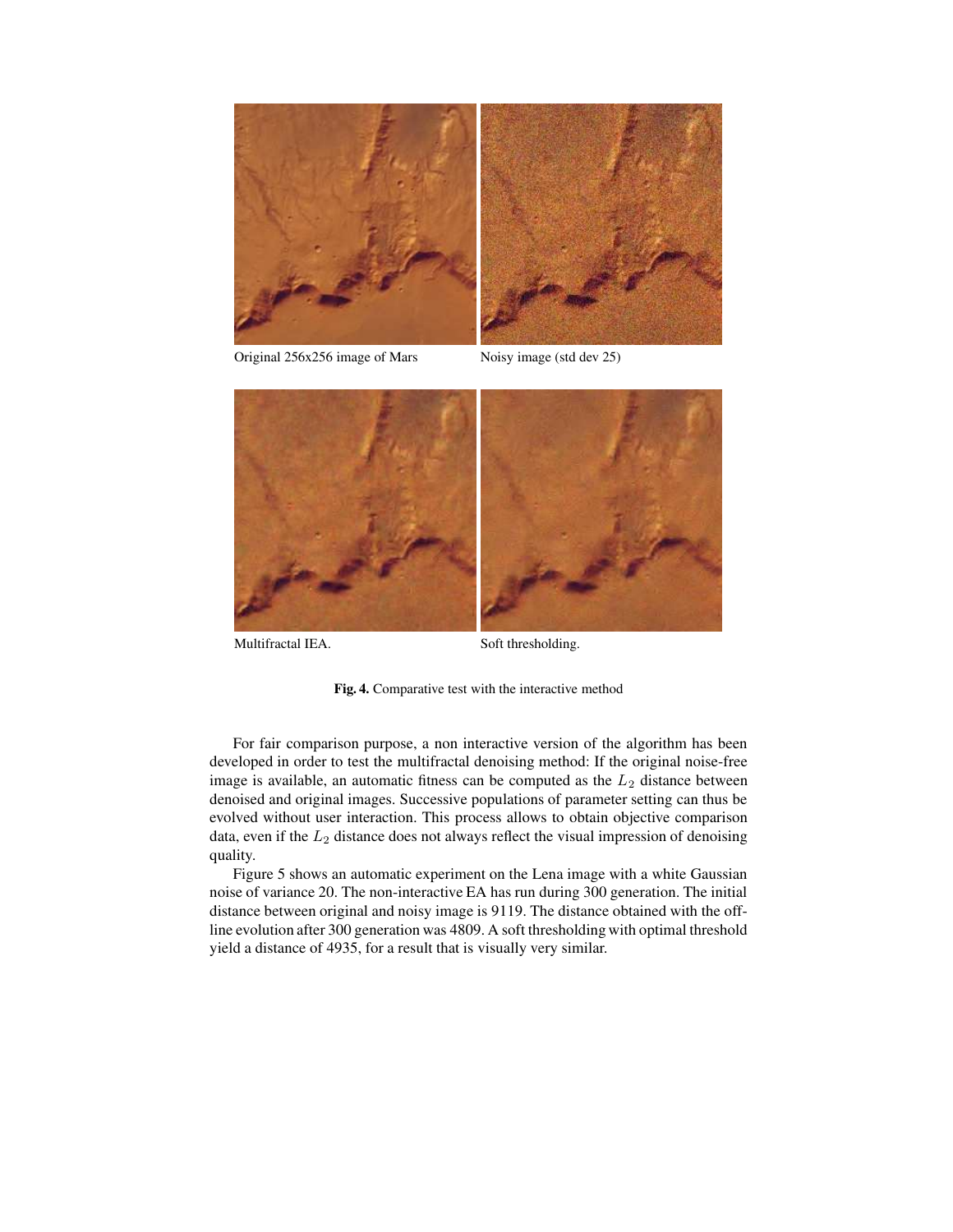# **5 Conclusions and Future work**

Complex image processing techniques are often necessary forspecialized purpose and/or "difficult" images. However their usage often necessitates a parameter tuning stage, that may be very combinatorial. The solution we propose is to assist the user in the search of its optimal parameter setting via IEA. Experiments have been produced here for a denoising application, that prove the versatility of the approach, and the efficiency of results in comparison to other denoising techniques.

We intend to continue in this direction for other multifractal image analysis methods. A version of the presented software will be soon availble in the fraclab toolbox (see http://fractales.inria.fr).



Original 256x256 image Noisy image (std dev 20)



Denoised image using off-line evolution.

**Fig. 5.** Automatic tests on Lena